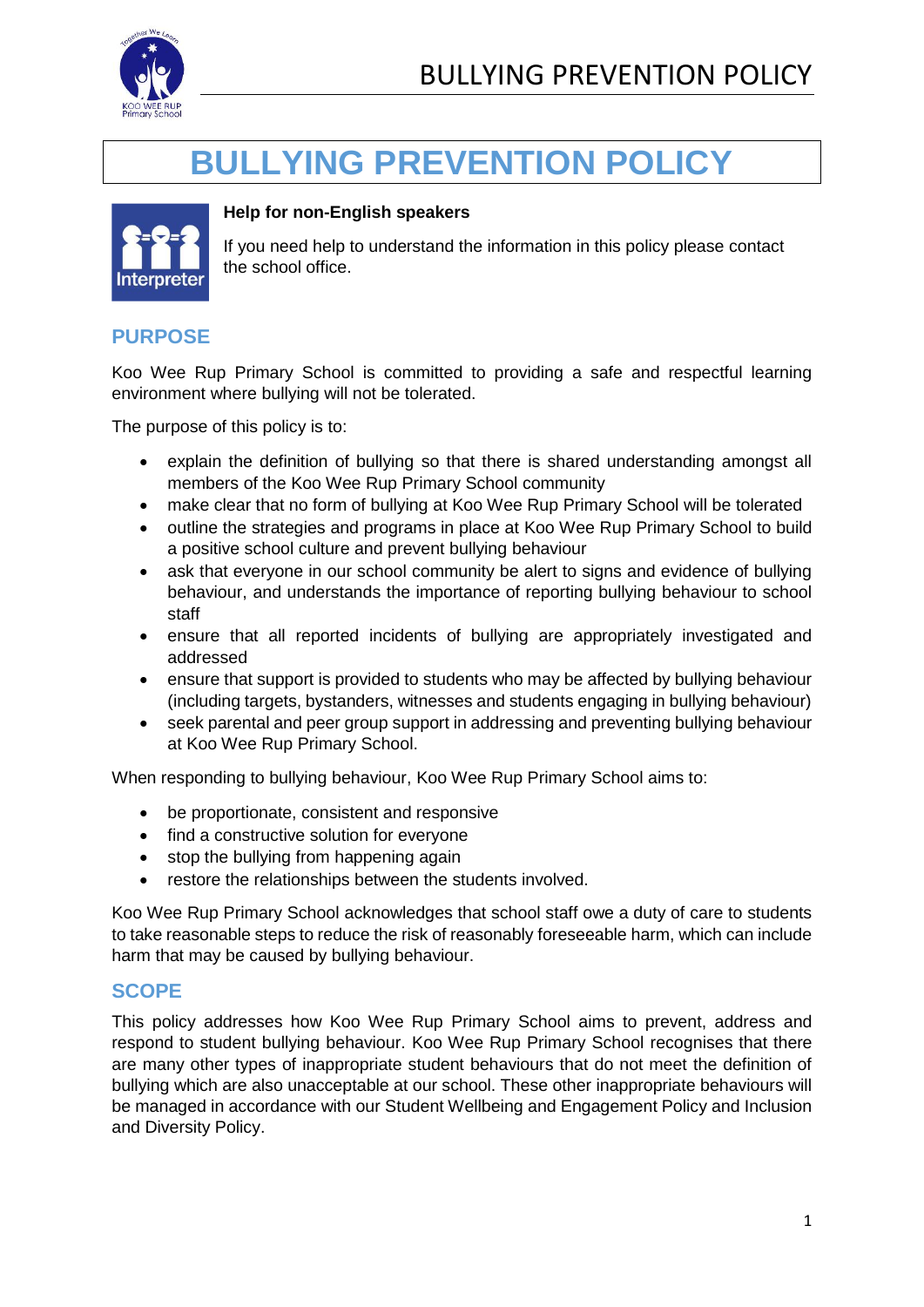

This policy applies to all school activities, including camps and excursions. It also applies to bullying behaviour between students that occurs outside of school hours, where the behaviour impacts on student wellbeing and safety at school.

### **POLICY**

## **Definitions**

#### **Bullying**

In 2018 the Education Council of the Council of Australian Governments endorsed the following definition of bullying for use by all Australian schools:

*Bullying is an ongoing and deliberate misuse of power in relationships through repeated verbal, physical and/or social behaviour that intends to cause physical, social and/or psychological harm. It can involve an individual or a group misusing their power, or perceived power, over one or more persons who feel unable to stop it from happening.*

*Bullying can happen in person or online, via various digital platforms and devices and it can be obvious (overt) or hidden (covert). Bullying behaviour is repeated, or has the potential to be repeated, over time (for example, through sharing of digital records)*

*Bullying of any form or for any reason can have immediate, medium and long-term effects on those involved, including bystanders. Single incidents and conflict or fights between equals, whether in person or online, are not defined as bullying.* 

Bullying has three main features:

- It involves a misuse of power in a relationship
- It is ongoing and repeated, and
- It involves behaviours that can cause harm.

There are four main types of bullying behaviour:

- Physical examples include hitting, pushing, shoving or intimidating or otherwise physically hurting another person, damaging or stealing their belongings. It includes threats of violence.
- Verbal/written examples include name-calling or insulting someone about an attribute, quality or personal characteristic.
- Social (sometimes called relational or emotional bullying) examples include deliberately excluding someone, spreading rumours, sharing information that will have a harmful effect on the other person and/or damaging a person's social reputation or social acceptance.
- Cyberbullying any form of bullying behaviour that occurs online or via a mobile device. It can be verbal or written, and can include threats of violence as well as images, videos and/or audio.

Bullying can be a form of racism, sexism, homophobia, transphobia or other type of social prejudice when the behaviour is targeted at an individual or group because of a personal characteristic, such as race, religion, sex, sexual orientation, gender identity or disability.

For further information about bullying, refer to: **Bully Stoppers** (education.vic.gov.au) and the Department's [Bullying Prevention and Response](https://www2.education.vic.gov.au/pal/bullying-prevention-response/policy) policy on the Policy and Advisory Library.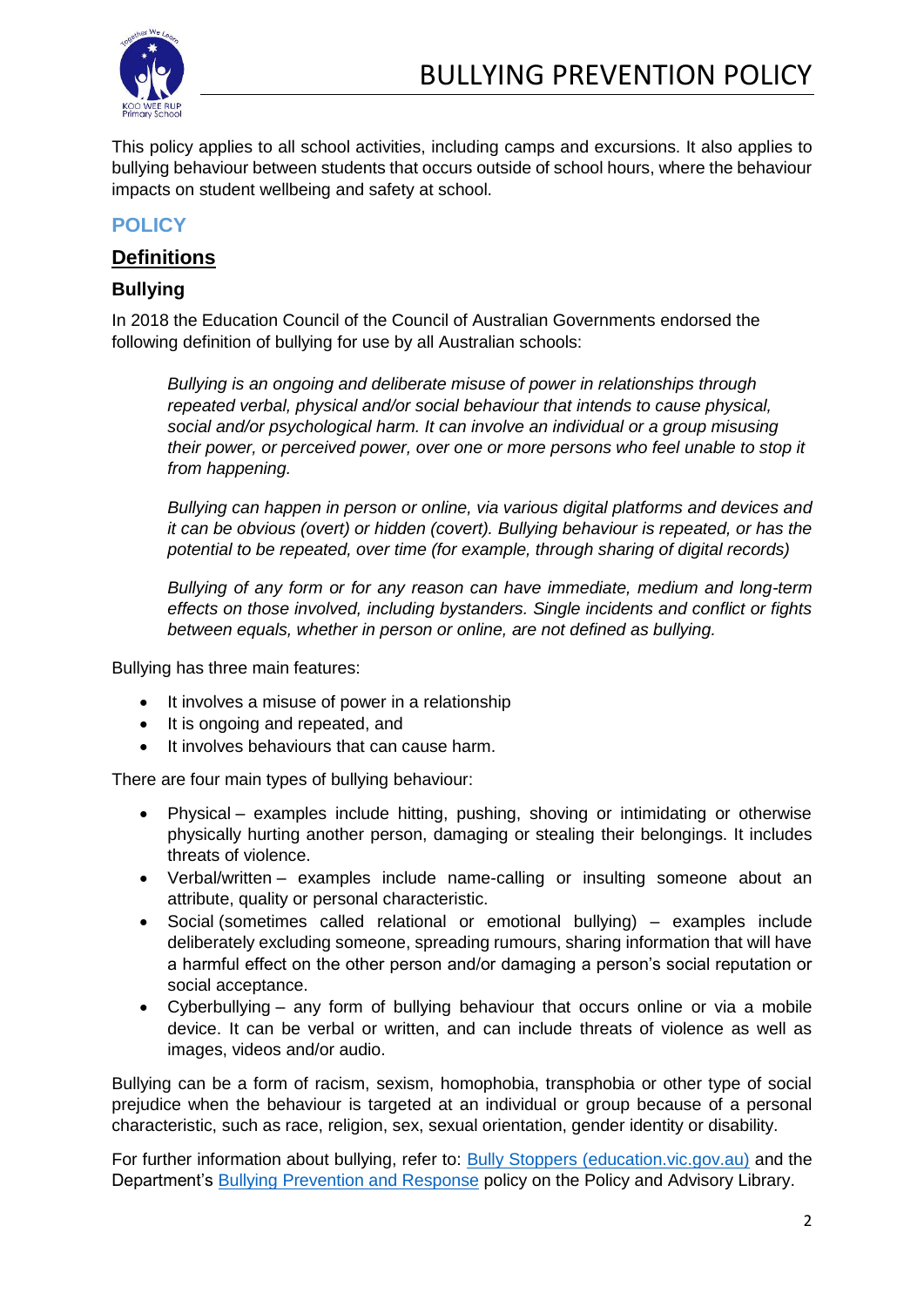

#### **Other distressing and inappropriate behaviours**

Many distressing and inappropriate behaviours may not constitute bullying even though they are unpleasant. Students who are involved in or who witness any distressing and inappropriate behaviours should report their concerns to school staff and our school will follow our Student Wellbeing and Engagement Policy and/or this Bullying Prevention Policy in conjunction with our Behaviour Matrix in managing appropriate consequences where the behaviour constitutes bullying.

*Mutual conflict* involves an argument or disagreement between people with no imbalance of power. In incidents of mutual conflict, generally, both parties are upset and usually both want a resolution to the issue. Unresolved mutual conflict can develop into bullying if one of the parties targets the other repeatedly in retaliation.

*Social rejection or dislike* is not bullying unless it involves deliberate and repeated attempts to cause distress, exclude or create dislike by others.

*Single-episode acts* of nastiness or physical aggression are not the same as bullying. However, single episodes of nastiness or physical aggression are not acceptable behaviours at our school and may have serious consequences for students engaging in this behaviour. Koo Wee Rup Primary School will use its Student Wellbeing and Engagement Policy to guide a response to single episodes of nastiness or physical aggression.

*Harassment* is language or actions that are demeaning, offensive or intimidating to a person. It can take many forms, including sexual harassment and disability harassment.

*Discrimination* is behaviour that treats someone unfavourably because of a personal characteristic (for example, race, religious belief or activity, disability, sex or intersex status, gender identity or sexual orientation).

Discrimination, harassment, and any other inappropriate behaviour is not tolerated at our school and there may be serious consequences for students engaging in this behaviour. This includes any form of racism, religious or disability discrimination, sexism, homophobia, transphobia, or any other behaviour that targets an individual or group. Further information about discrimination and harassment, including definitions, is set out in our Inclusion and Diversity Policy.

## **Bullying Prevention**

Koo Wee Rup Primary School has a number of programs and strategies in place to build a positive and inclusive school culture and relationships to promote wellbeing. We strive to foster a school culture that prevents bullying behaviour by modelling, encouraging and teaching behaviour that demonstrates acceptance, kindness and respect.

Bullying prevention at Koo Wee Rup Primary School is proactive and is supported by research that indicates that a whole school, multifaceted approach is the most effect way to prevent and address bullying. At our school:

- We identify and implement evidence-based programs and initiatives from the [Schools](https://www.education.vic.gov.au/school/teachers/health/mentalhealth/mental-health-menu/Pages/Menu.aspx?Redirect=1)  [Mental Health Menu](https://www.education.vic.gov.au/school/teachers/health/mentalhealth/mental-health-menu/Pages/Menu.aspx?Redirect=1) that are relevant to preventing and addressing bullying and help us to build a positive and inclusive school climate.
- We strive to build strong partnerships between the school, families and the broader community that means all members work together to ensure the safety of students.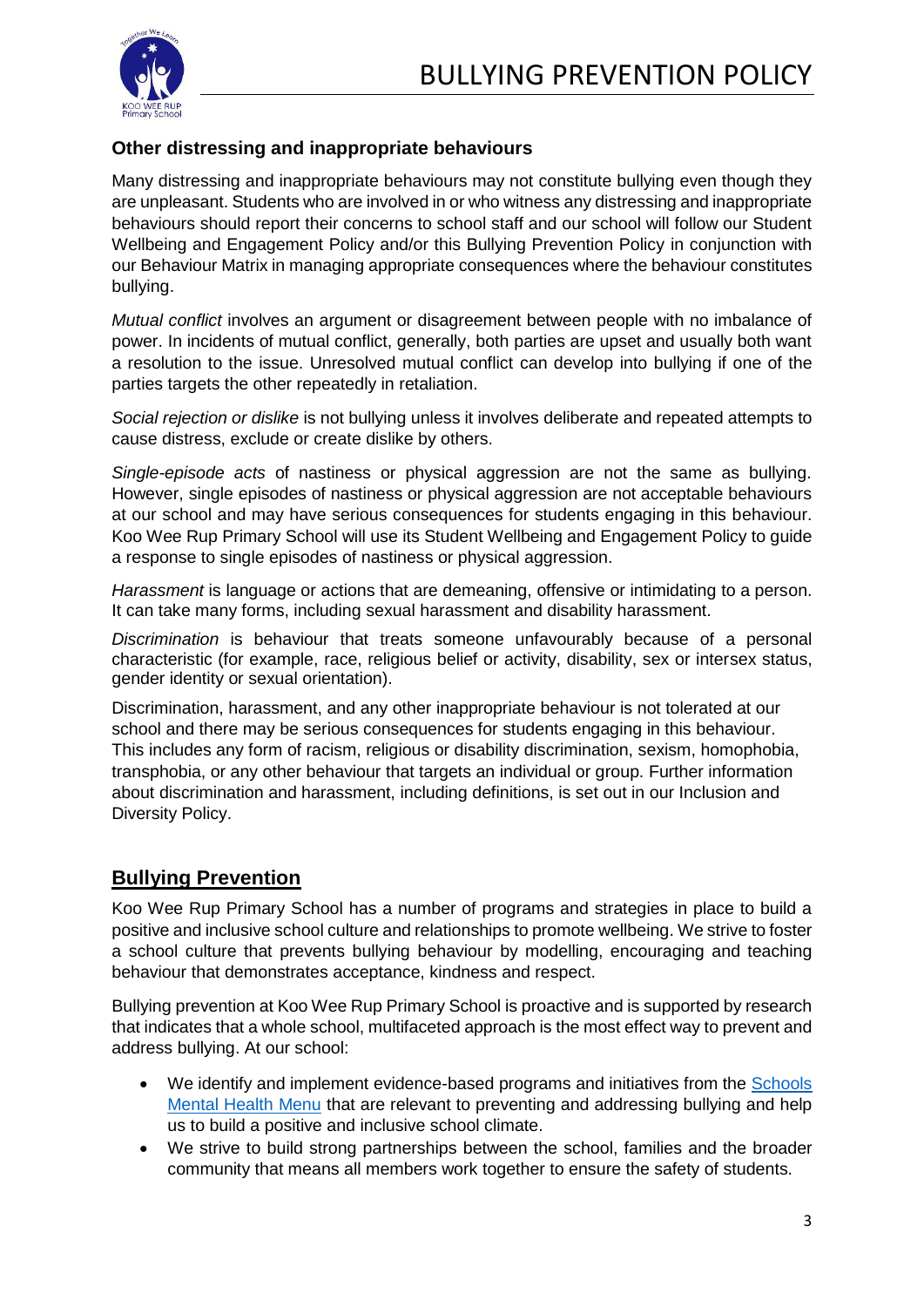

- We participate in the Respectful Relationships initiative, which aims to embed a culture of respect and equality across our school.
- We celebrate the diverse backgrounds of members of our school community and teach multicultural education, including Aboriginal History, to promote mutual respect and social cohesion.
- Teachers are encouraged to incorporate classroom management strategies that discourage bullying and promote positive behaviour.
- In the classroom, our social and emotional learning curriculum teaches students what constitutes bullying and how to respond to bullying behaviour assertively. This promotes resilience, assertiveness, conflict resolution and problem solving.
- We promote upstander behaviour as a way of empowering our students to positively and safely take appropriate action when they see or hear of a peer being bullied.
- Students are encouraged to look out for each other and to talk to teachers and older peers about any bullying they have experienced or witnessed.

For further information about our engagement and wellbeing initiatives, please see our Student Wellbeing and Engagement policy

#### **Incident Response**

#### **Reporting concerns to Koo Wee Rup Primary School**

Bullying is not tolerated at our school. We ensure bullying behaviour is identified and addressed with appropriate and proportionate consequences. All bullying complaints will be taken seriously and responded to sensitively.

Students who may be experiencing bullying behaviour, or students who have witnessed bullying behaviour, are encouraged to report their concerns to school staff or another trusted adult as soon as possible.

Our ability to effectively reduce and eliminate bullying behaviour is greatly affected by students and/or parents and carers reporting concerning behaviour as soon as possible, so that the responses implemented by Koo Wee Rup Primary School are timely and appropriate in the circumstances.

We encourage students to speak to their classroom teacher initially, however, students are welcome to discuss their concerns with any trusted member of staff including teachers, Education Support Staff, the Principal or Assistant Principal.

Parents or carers who develop concerns that their child is involved in, or has witnessed bullying behaviour at Koo Wee Rup Primary School should contact Mrs Belinda McNaughton (Assistant Principal and Student Wellbeing Coordinator).

#### **Investigations**

When notified of alleged bullying behaviour, school staff are required to:

- 1. record the details of the allegations in online via Sentral; and
- 2. inform the involved student's classroom teacher, the Assistant Principal and Principal

The teacher the incident of bullying was reported to is responsible for investigating allegations of bullying in a timely and sensitive manner. To appropriately investigate an allegation of bullying, the teacher may: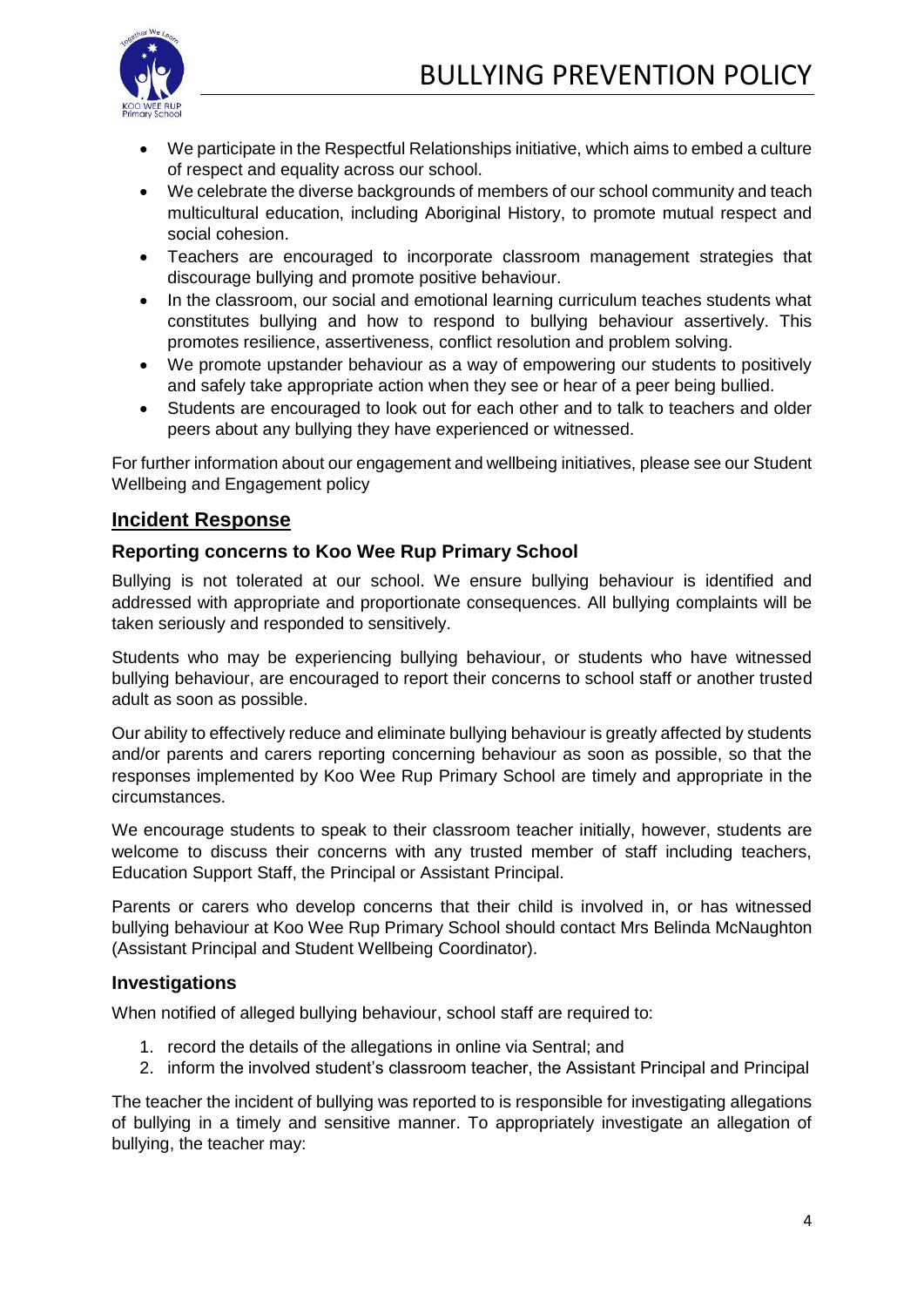## BULLYING PREVENTION POLICY



- speak to the those involved in the allegations, including the target/s, the students allegedly engaging in bullying behaviour/s and any witnesses to the incidents
- speak to the parent/carer(s) of the students involved
- speak to the teachers of the students involved
- take detailed notes of all discussions for future reference
- obtain written statements from all or any of the above.

All communications with the teacher in the course of investigating an allegation of bullying will be managed sensitively. Investigations will be completed as quickly as possible to allow for the behaviours to be addressed in a timely manner.

The objective of completing a thorough investigation into the circumstances of alleged bullying behaviour is to determine the nature of the conduct and the students involved. A thorough understanding of the alleged bullying will inform staff about how to most effectively implement an appropriate response to that behaviour.

Serious bullying, including serious cyberbullying, is a criminal offence and may be referred to Victoria Police. For more information, see: [Brodie's Law.](http://www.education.vic.gov.au/about/programs/bullystoppers/Pages/advicesheetbrodieslaw.aspx)

#### **Responses to bullying behaviours**

When the teacher has sufficient information to understand the circumstances of the alleged bullying and the students involved, a number of strategies may be implemented to address the behaviour and support affected students in consultation with the Assistant Principal and/or the Principal.

There are a number of factors that will be considered when determining the most appropriate response to the behaviour. When making a decision about how to respond to bullying behaviour, Koo Wee Rup Primary School will consider:

- the age, maturity and individual circumstances of the students involved
- the severity and frequency of the bullying, and the impact it has had on the target student
- whether the student/s engaging in bullying behaviour have displayed similar behaviour before
- whether the bullying took place in a group or one-to-one context
- whether the students engaging in bullying behaviour demonstrates insight or remorse for their behaviour
- the alleged motive of the behaviour.

The teacher managing the incident, in conjunction with the Assistant Principal and/or Principal may implement all, or some of the following responses to bullying behaviours:

- Offer wellbeing support, including referral to the Chaplain to:
	- $\circ$  the target student or students
	- $\circ$  the students engaging in the bullying behaviour
	- $\circ$  affected students, including witnesses and/or friends of the target student.
- Facilitate a restorative practice meeting with all or some of the students involved. The objective of restorative practice is to repair relationships that have been damaged by bringing about a sense of remorse and restorative action on the part of the person who has bullied someone and forgiveness by the person who has been bullied.
- Facilitate a mediation between some or all of the students involved to help to encourage students to take responsibility for their behaviour and explore underlying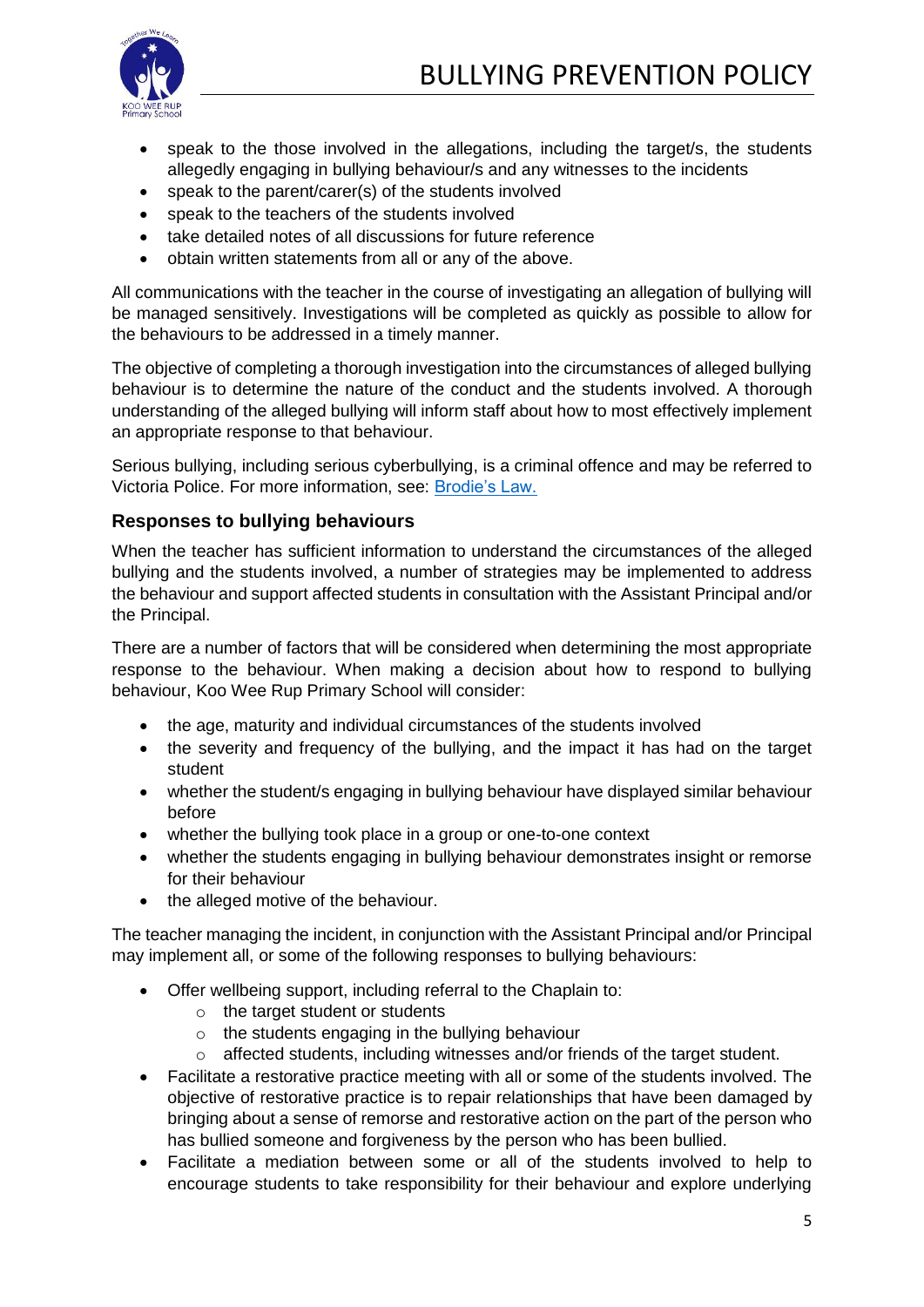

reasons for conflict or grievance. Mediation is only suitable if all students are involved voluntarily and demonstrate a willingness to engage in the mediation process.

- Facilitate a Student Support Group meeting and/or Behaviour Support Plan for affected students.
- Prepare a Safety Plan or Individual Management Plan restricting contact between target and students engaging in bullying behaviour.
- Monitor the behaviour of the students involved for an appropriate time and take follow up action if necessary.
- Implement proportionate disciplinary consequences for the students engaging in bullying behaviour, which may include removal of privileges, suspension and/or expulsion consistent with our Student Wellbeing and Engagement policy, the Ministerial Order on Suspensions and Expulsions and any other relevant Department policy.

Koo Wee Rup Primary School understands the importance of monitoring and following up on the progress of students who have been involved in or affected by bullying behaviour. Where appropriate, school staff will also endeavour to provide parents and carers with updates on the management of bullying incidents.

The Assistant Principal is responsible for maintaining up to date records of the investigation of and responses to bullying behaviour.

#### **COMMUNICATION**

This policy will be communicated to our school community in the following ways:

- Available publicly on our school's website
- Included in staff induction processes
- Included as annual reference in the school newsletter
- Made available in hard copy from the school office upon request

#### **FURTHER INFORMATION AND RESOURCES**

This policy should be read in conjunction with the following school policies:

- Statement of Values and School Philosophy
- Student Wellbeing and Engagement Policy
- Parent Complaints policy
- Duty of Care Policy
- Inclusion and Diversity Policy

Our school also follows Department of Education and Training policy relating to bullying including:

- [Bullying Prevention and Response](https://www2.education.vic.gov.au/pal/bullying-prevention-response/policy)
- [Cybersafety and Responsible Use of Digital Technologies](https://www2.education.vic.gov.au/pal/cybersafety/policy)
- [Equal Opportunity and Human Rights -](https://www2.education.vic.gov.au/pal/equal-opportunity-human-rights-students/policy) Students
- [LGBTIQ Student Support Policy](https://www2.education.vic.gov.au/pal/lgbtiq-student-support/policy)